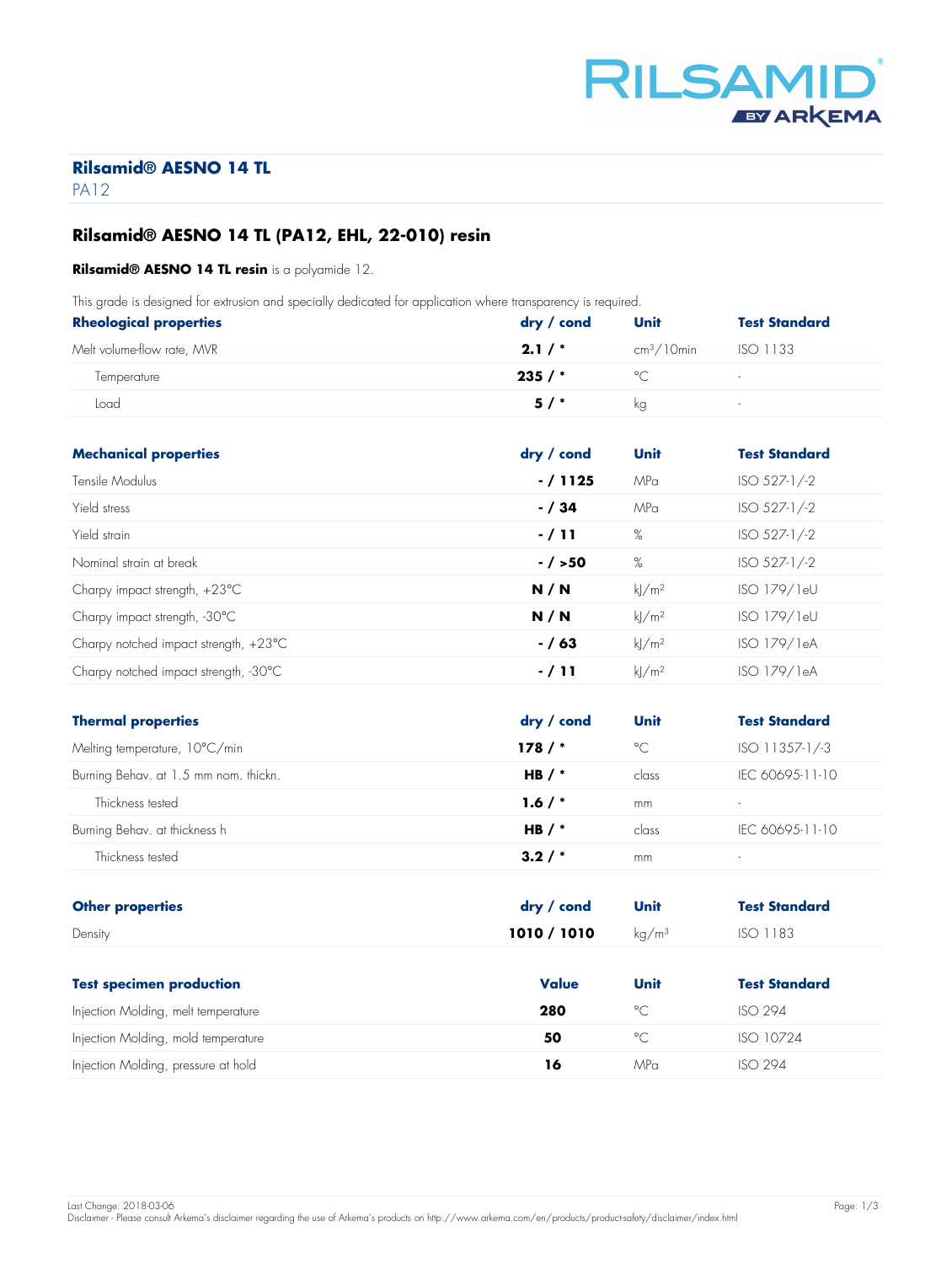# **Rilsamid® AESNO 14 TL**

PA<sub>12</sub>

#### **Diagrams**



# **Stress-strain** Secant modulus-strain **Secant modulus-strain**

**Special Characteristics**

**Regional Availability**

East/Africa

Heat stabilized or stable to heat, Transparent



Light stabilized or stable to light, U.V. stabilized or stable to weather,

North America, Europe, Asia Pacific, South and Central America, Near

#### **Characteristics**

#### **Processing**

Profile Extrusion, Sheet Extrusion, Other Extrusion

#### **Delivery form**

Pellets

# **Additives**

Lubricants

#### **Chemical Media Resistance**

#### **Acids**

- $\checkmark$ Acetic Acid (5% by mass) (23°C)
- Citric Acid solution (10% by mass) (23°C)  $\overline{\mathbf{v}}$
- Lactic Acid (10% by mass) (23°C)  $\overline{\mathbf{v}}$
- $\mathbf x$ Hydrochloric Acid (36% by mass) (23°C)
- $\boldsymbol{\mathsf{x}}$ Nitric Acid (40% by mass) (23°C)
- Sulfuric Acid (38% by mass) (23°C)  $\boldsymbol{\mathsf{x}}$
- $\blacktriangleright$ Sulfuric Acid (5% by mass) (23°C)
- Chromic Acid solution (40% by mass) (23°C)  $\mathbf x$

#### **Bases**

- Sodium Hydroxide solution (35% by mass) (23°C)  $\checkmark$
- $\checkmark$ Sodium Hydroxide solution (1% by mass) (23°C)
- Ammonium Hydroxide solution (10% by mass) (23°C)  $\checkmark$

# **Alcohols**

- Methanol (23°C)  $\checkmark$
- Ethanol (23°C)

# **Hydrocarbons**